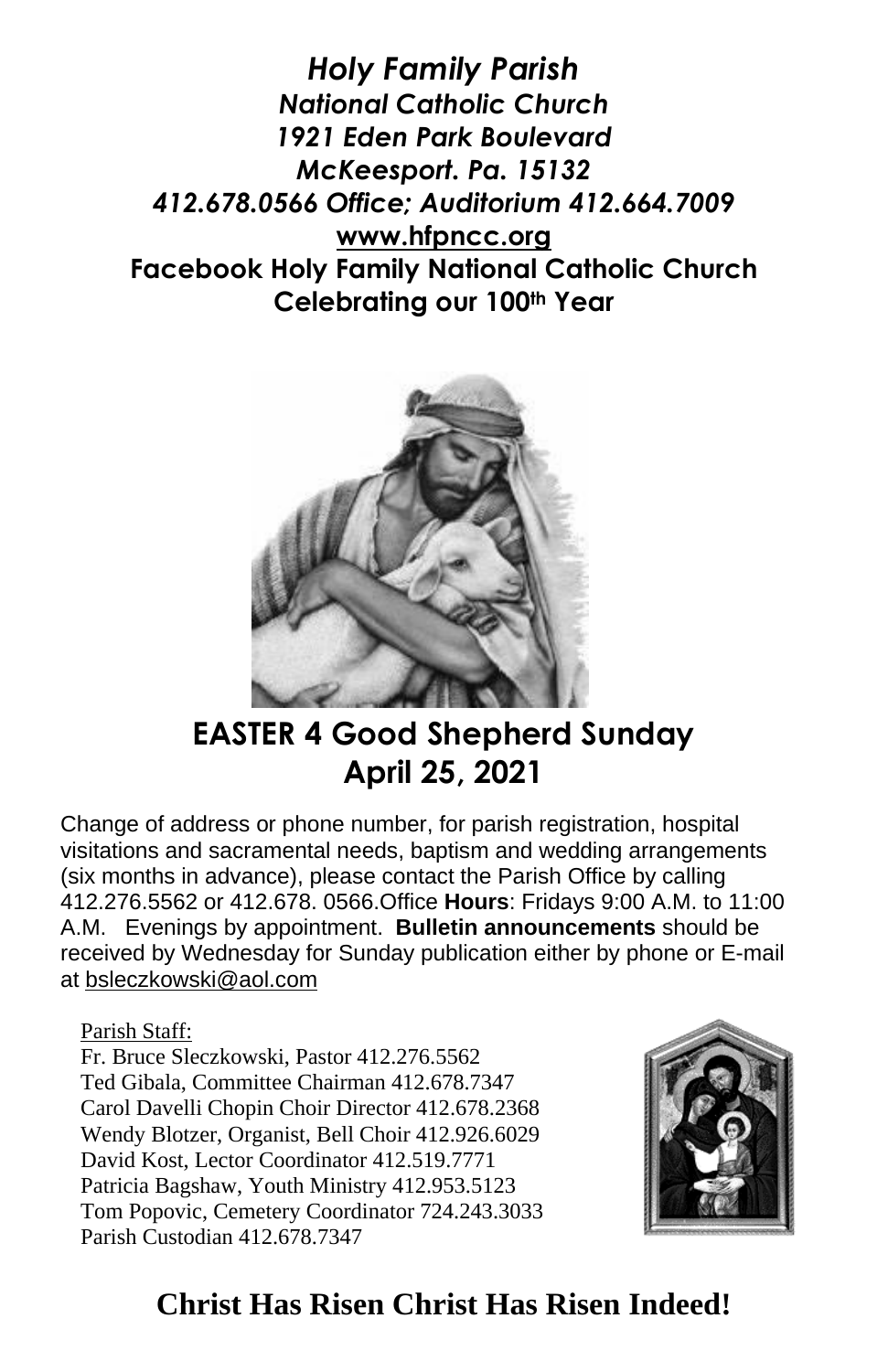#### **This Week**

# **Sunday, April 25, 2021 Easter 4 Good Shepherd Sunday**

Holy Mass 9:00 A.M. **+Richard Contrella** Int. Mr. & Mrs. David Kost **+Mack** Mastrovich (21<sup>st</sup> Ann.) Int Mrs. Carol Davelli

**Sunday, May 2, 2021 Easter 5** Holy Mass 9:00 A.M. **+Thomas Muse** Int. sisters Rose Wise & Sally Biroscak; +**John Adamek** Int Mrs. Mildred Kotulsky May Crowning of the Holy Mother and Prayers

#### **Upcoming National Church Events**

**2021 Mission and Evangelism Virtual Workshop** "Discovering the P.N.C.C.

Friday, April 30, 2021 from 6:45 p.m.-8: 15 p.m.

Saturday, May 1, 2021 from 10:00 a.m. until 2:00 p.m. *Anyone who wishes to participate, send a request giving your name, Holy Family Parish, McKeesport and email address to [pbmikovsky@pncc.org](mailto:pbmikovsky@pncc.org) or Fr.J.Nowak@gmail.com Deadline April 26, 2021. A link will be sent to you a day or two before the workshop.*

**4th Annual National YMSofR Bishop Bilinski Memorial Spiritual Retreat** 

June 17-19, 2021 Bp. Hodur Retreat & Recreation Center 611 Honesdale Rd. Waymart, PA 18472 *"How to Move On"* 

**Ephesians 4:31-32 –** *"Get rid of all bitterness, rage and anger, brawling and slander, along with every form of malice. Be kind and compassionate to one another, forgiving each other, just as in Christ God forgave you."* Information and registrations forms can be found in the Church Vestibule. All men are invited to attend.